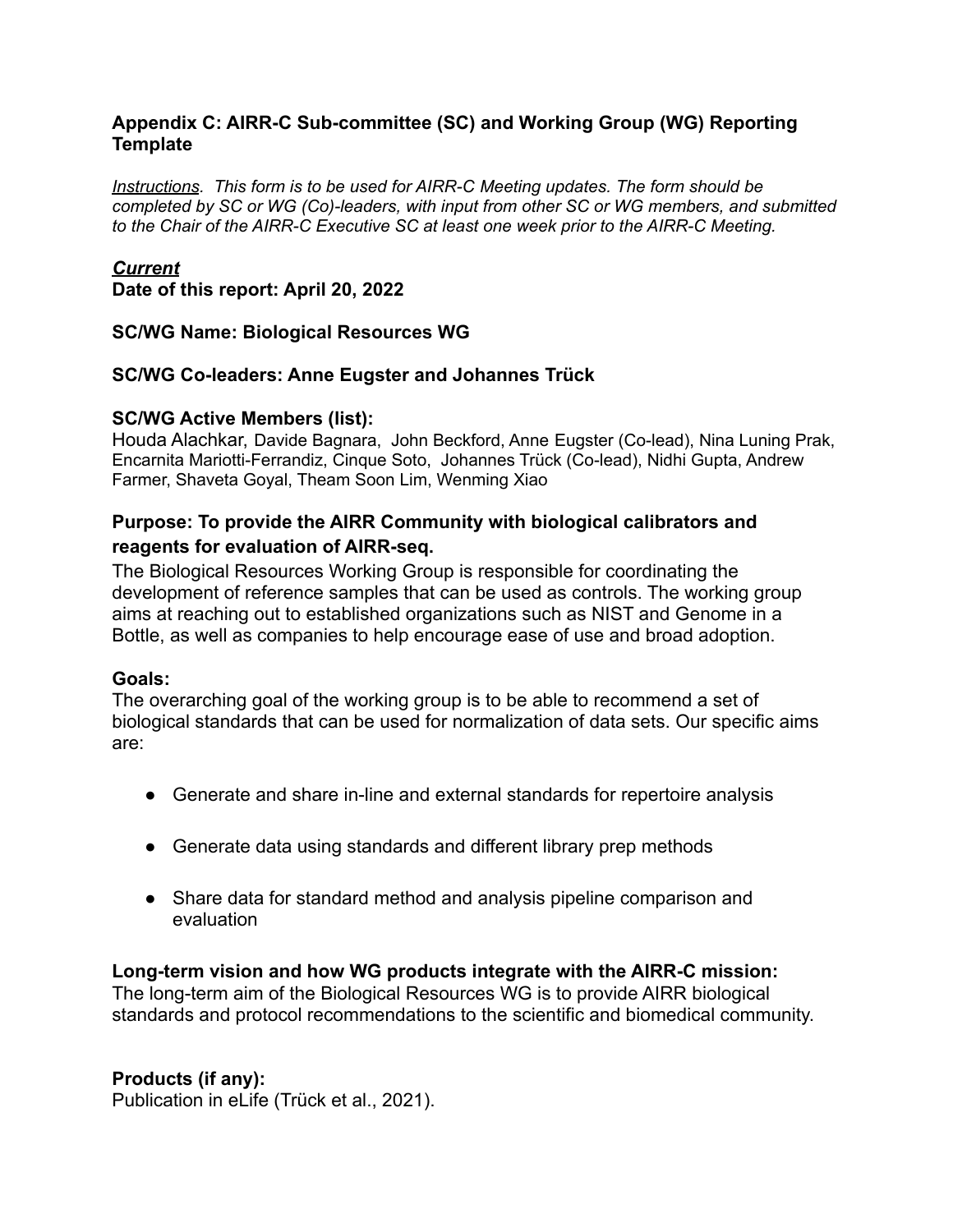Chapters in Methods in Molecular Biology (accepted).

Grant application for methods comparison from TAbS (awaiting final funding decision)

## **Resources (if any):**

Controls (RNA templates, spleen sample DNA and RNA and cell lines) in preparation

## **Progress report on current purpose, goals, products and resources:**

- The WG has led efforts to publish a paper on community opinions regarding needs and challenges for AIRR-seg standards and standardization (Trück et al., 2021).
- In addition, we have participated in the publication of several chapters in Methods in Molecular Biology, Vol. 2453, including 3 wet bench chapters, wet bench methods and a dry bench overview. These chapters provide detailed guidance to the community regarding current state-of-the art methods in AIRR-seq.
- WG members planned and submitted a grant application to compare different BCR sequencing methods using three different types of standards: synthetic RNA templates, spleen DNA/RNA and cell line mixtures.
- WG members are planning a similar effort for TCR sequencing standards comparison, starting from the methods that performed best in the Nature Biotechnology publication that was led by several of the WG members (Barennes et al., 2021).
- Members of the WG participated in the EuroClonality WG and meetings.
- In addition, members of the WG have joined a larger effort spearheaded by Wenming Xiao from the Food and Drug Administration called BCR-SEQC, in which several wet bench methods, standards and data analysis pipelines will be compared and evaluated. The overarching study objectives, quoted from Wenming Xiao, are to elucidate current limitations, address fundamental technical needs, provide standard reference samples and data sets, and establish best practices for constructing BCR repertoires from NGS data.

# *Proposed plans for the coming interval:*

## **Purpose: To provide the AIRR Community with biological calibrators and reagents for evaluation of AIRR-seq.**

The Biological Resources Working Group is responsible for coordinating the development of reference samples that can be used as controls. The working group plans to gain insights from established organizations such as NIST and Genome in a Bottle, as well as companies to help encourage ease of use and broad adoption.

# **Specific Goals for the Next Cycle:**

- Generation of data from different BCR sequencing methods using three different types of standards: synthetic RNA templates, spleen DNA/RNA and cell line mixtures.
- Generation of data from TCR sequencing standards comparison, starting from the methods that performed best in the Nature Biotechnology publication that was led by several of the WG members (Barennes et al., 2021).